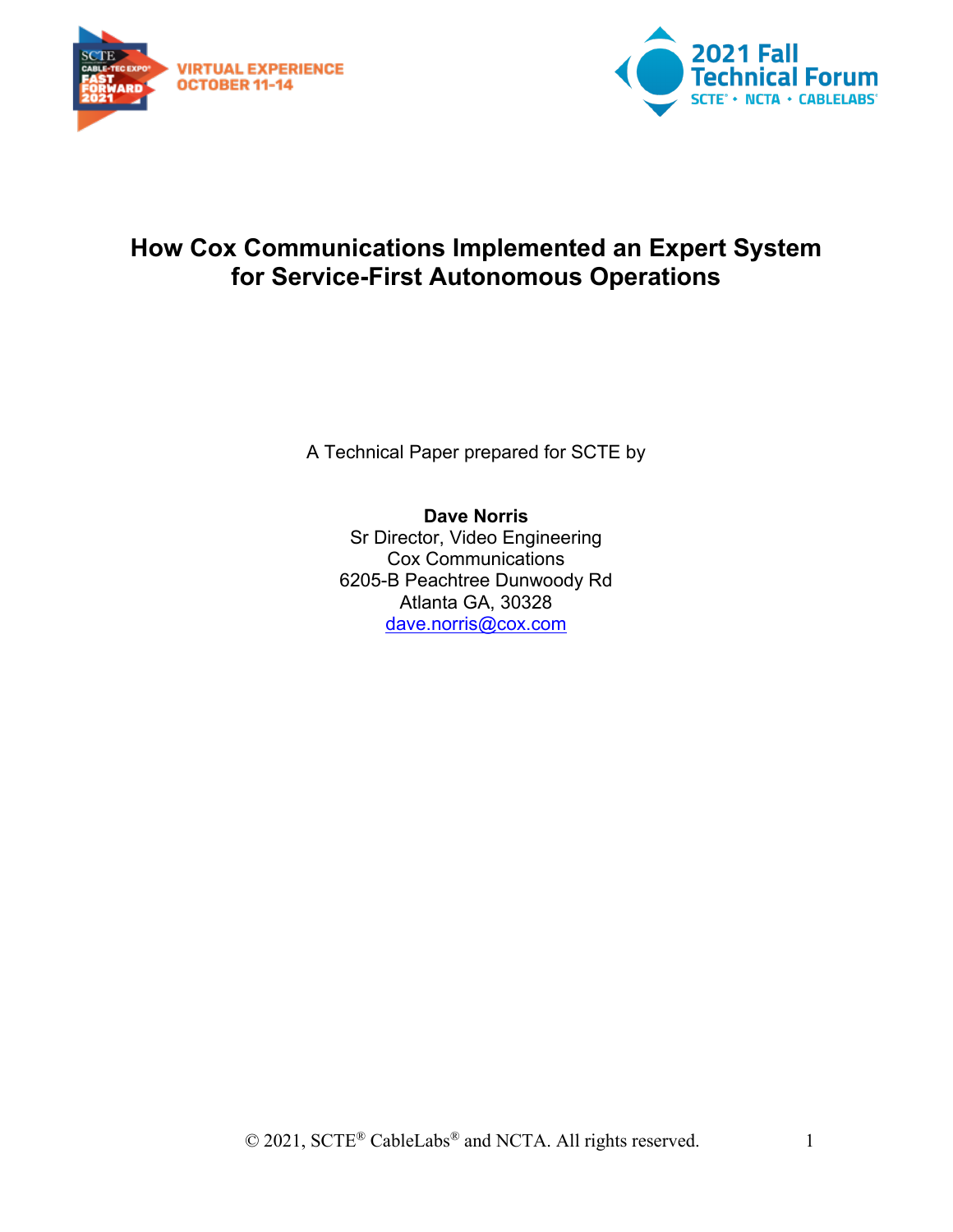

. . . .



# **Table of Contents**

#### **Title Page Number**  $1<sup>1</sup>$ **Introduction** 3  $\mathcal{P}$ 3.  $4.$ 5. 6. 7. 8.  $9<sub>1</sub>$

## **List of Figures**

| <b>Title</b>                                                                                       | Page Number |
|----------------------------------------------------------------------------------------------------|-------------|
| Figure 1 – Humans respond to SNMP traps from the Video Probes on the Contribution and Distribution |             |
|                                                                                                    |             |
|                                                                                                    |             |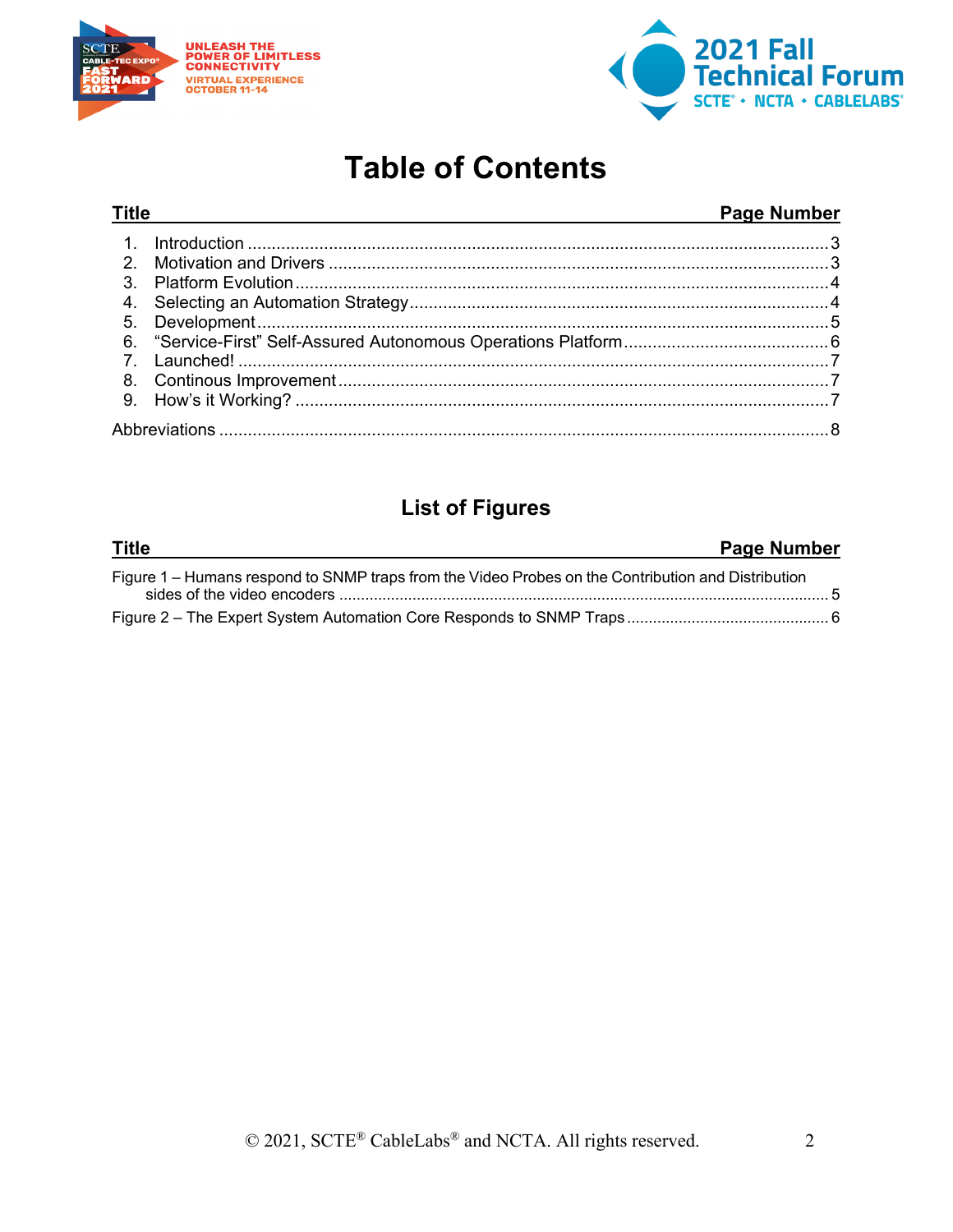



### <span id="page-2-0"></span>**1. Introduction**

At the beginning of the current video evolution to deliver live IPTV streaming to subscribers, the Cox Video Engineering team recognized they were entering a period of unprecedented change and growth. There would be many challenges coming fast to high-capacity video delivery. We knew we'd need to absorb and incorporate new methods of compressing and delivering video without dropping the preexisting systems. At the same time, we were approaching end-of-life status on our national video compression systems. All these factors drove the need for and timing of deploying a new and more flexible video compression platform.

In 2017, the Cox Video Engineering team evolved our national video encoding systems into a virtual platform. For agility, flexibility, API controllability, and ultimately economy, we selected a software video encoder running on commodity servers in dense blade-center chassis. One of our chief concerns was that deploying a virtualized video encoder might be less reliable than the legacy hardware-based appliances. Any negative impact to video stream reliability would be highly visible, driving subscriber frustration, calls, and expense.

We decided to close any performance gaps by implementing a closed-loop Expert System solution to manage all system day-1 build and day-2 operational functions.

This paper will present some of the reasons that drove the evolution to software video encoding, some unexpected motivation that expanded our scope, a few details about the phases of the implementation, and the results.

#### <span id="page-2-1"></span>**2. Motivation and Drivers**

At the end of 2015, we recognized that in the next 18-24 months we'd need to replace our aging national video encoders. We realized that Cox would be expanding our delivery of MPEG-4 to commercial and residential customers, as well as growing our offering in OTT-style IPTV live streaming for both in and out-of-home uses. We opened an RFP and began the search to find our new video encoders. At that point, no single vendor offered everything we were looking for.

It quickly became apparent that the software-based vendors had the most up-to-date feature sets, and the least disruptive pathway for upgrades. Our requirements included things like: timealigned multi-bitrate ("MBR") encoding for adaptive ("ABR") playback; accepting HEVC contribution streams from content-providers and eventually outputting content compressed in HEVC; ATSC 3 features supporting new audio CODECs and metadata; etc. The hardware-based compression vendors could meet many of the requirements but were challenged when addressing the path and timing for incorporating new features. The software-based compression vendors provided a much faster and more efficient path for incorporating new technologies and features. Thanks to Moore's Law, CPUs (and GPUs) were closing the density gaps that had stifled software video encoding for years.

As our path to software-based compression became clear, we were increasingly intrigued by the prospect of leveraging APIs and scripting to provision both the environment and the video streams on the platform. While server stand-up automation is mature, automating video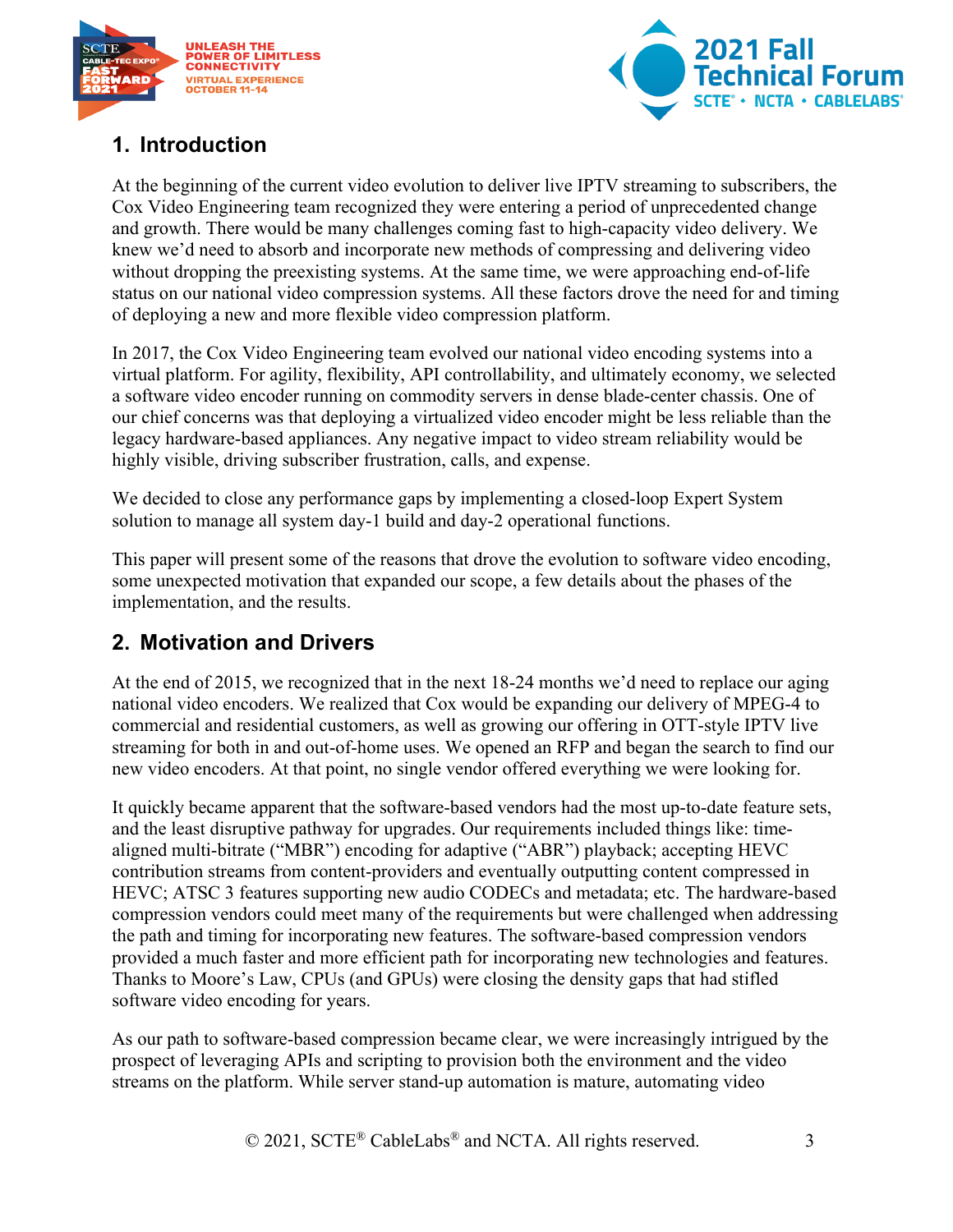



compression software was new territory. Video compression devices, whether hardware or software based, traditionally use GUIs for configuration. The operator must manually enter a lot of parameters to define the inputs, outputs, customized filters and processing of the audio and video streams, ad-insertion messaging, and any other necessary metadata. This manual interface interaction is very repetitive and error-prone, particularly when done at a high volume. We recognized we needed to bring automation into the process.

#### <span id="page-3-0"></span>**3. Platform Evolution**

With the decision to move to software-based encoding, it was time to select hardware for our new platform. We decided to purchase and host our own Cisco UCS blade server chassis and run them as bare metal for video encoding. Bare metal saved us CPU processing overhead vs VMs, and running warm spares enabled the fastest methods of video stream failover. We leveraged PXE boot and Spacewalk to take our hundreds of bare-metal servers from boot-up through the installation of CentOS.

#### <span id="page-3-1"></span>**4. Selecting an Automation Strategy**

While it was expected that we would be scripting the API calls to load the video streams onto the encoders, we also decided to engage companies offering more advanced automation solutions. We spoke with a vendor offering an "Expert System" automation platform and quickly became motivated by the idea. Instead of just executing a script referencing a database that defines the systems configuration, the Expert System can be programmed with rules and exceptions. It's also a form of a state machine and can take "expert" actions based on a pre-programmed understanding of the operational states of the components within its scope of authority.

To explain the differences in strategies, consider a self-driving car. It can be programmed to deliver its occupants and cargo to a destination. Scripting can do that in a closed and controlled environment like at a proving ground—just define the destination and route to move the car from here to there. But if you want that car to navigate on real roads, alongside the rest of us and arrive safely, advanced steps must be taken to adapt to the real-world issues it will encounter along the way. Advanced algorithms are necessary to account for the dynamic environment consisting of traffic, adverse road conditions, construction zones, weather, flat tires, etc. The Expert System self-driving car is programmed to adapt and react to each variable like a human expert would. Each of the many various task algorithms are employed as part of the autopilot system as needed to avoid that box in the road, stop for the school bus, or slow down over the rough roads, etc.

We saw a ton of potential in the Expert System approach. Properly designed, this could enable capabilities well beyond simply provisioning thousands of streams automatically. It could become an autonomous operator of the platform after that provisioning. We selected the StratOS Expert System from Sea Street Technologies, and partnered with them in the development process.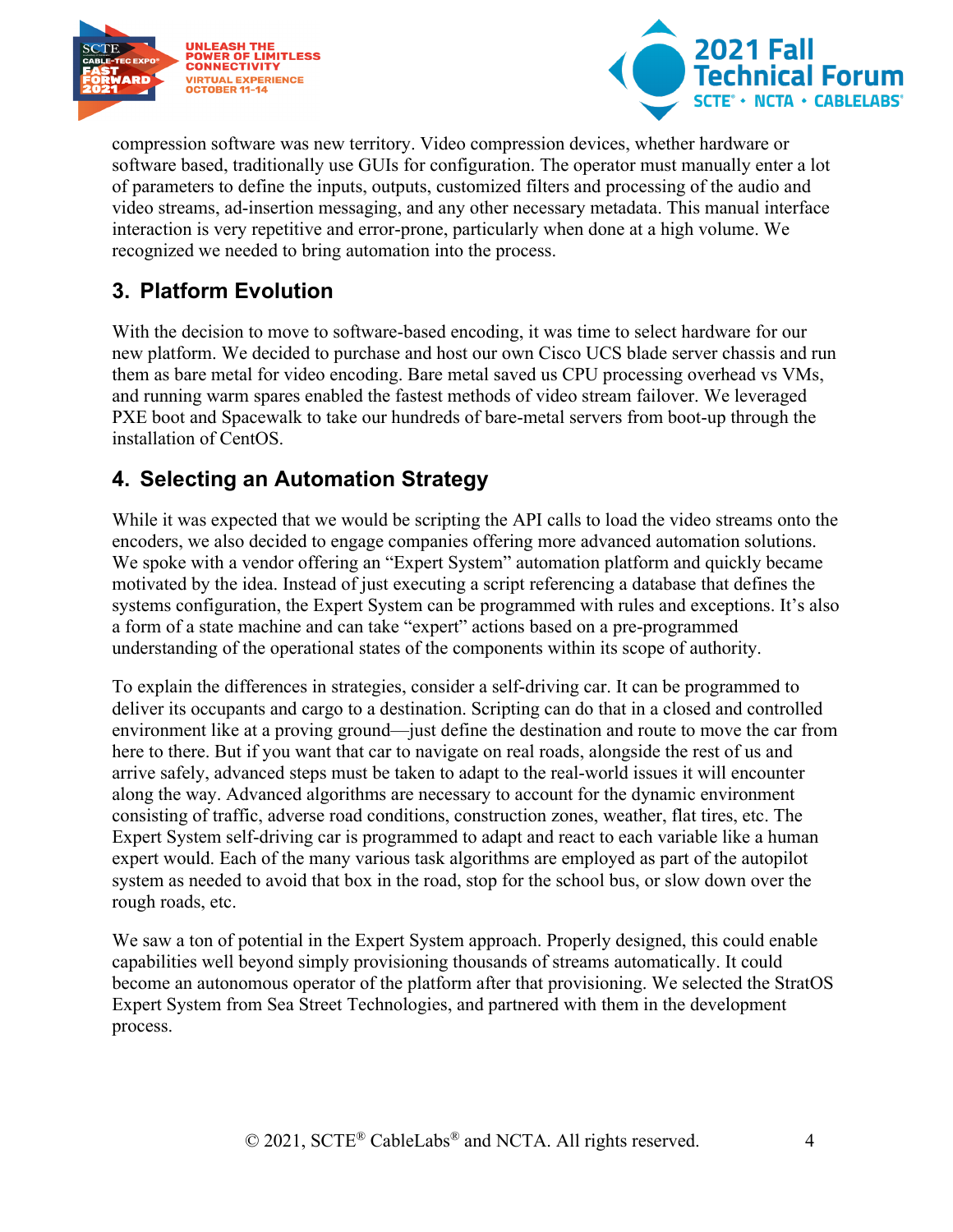



#### <span id="page-4-0"></span>**5. Development**

We created a flat database file that included every parameter needed to build our hundreds of video streams into the encoders. For efficiency, we utilized look-up tables for the highly repetitive audio and video settings based on classes of outputs in MPEG-2 and 4 like SD, HD 1080i, HD 720P-60, single program AC3 audio, primary and AC3 audios, AAC audio, etc.

That database would be loaded into the Expert System to kick off the automatic build activities. Any future additions, changes, or deletions would be conducted in the same way. Once read into the Expert System, it automatically modifies whatever necessary to reflect any changes to the latest version of the database.

At Cox we use the TeleStream (formerly Tektronix) Sentry product family as video probes. The Sentries monitor and alert on issues that impact audio and video quality. These can be conditions like audio silence or excessive loudness, loss of stream, frozen video, tiling or blocky video artifacts, among many other conditions. When any Sentry sounds an alarm condition, SNMP traps are sent to collectors in the Network Operations Center and are then forwarded to the NOC personnel for triage and escalation to the correct fix agents.



#### <span id="page-4-1"></span>**Figure 1 – Humans respond to SNMP traps from the Video Probes on the Contribution and Distribution sides of the video encoders**

We integrated the Contribution and Distribution probes SNMP alerting capabilities into the Expert System by adding it as an additional destination for traps and then modeling how it should respond as they arrive. This allows the system to be aware of the health and status of the streams at both the input and output sides of the video encoders.

We also documented the steps a human expert fix agent would take based on the good or bad status reports from the video probes. The Expert System was programmed to monitor for traps on the distribution streams, and when an alarm condition exists, to check for the same traps on any

© 2021, SCTE<sup>®</sup> CableLabs<sup>®</sup> and NCTA. All rights reserved. 5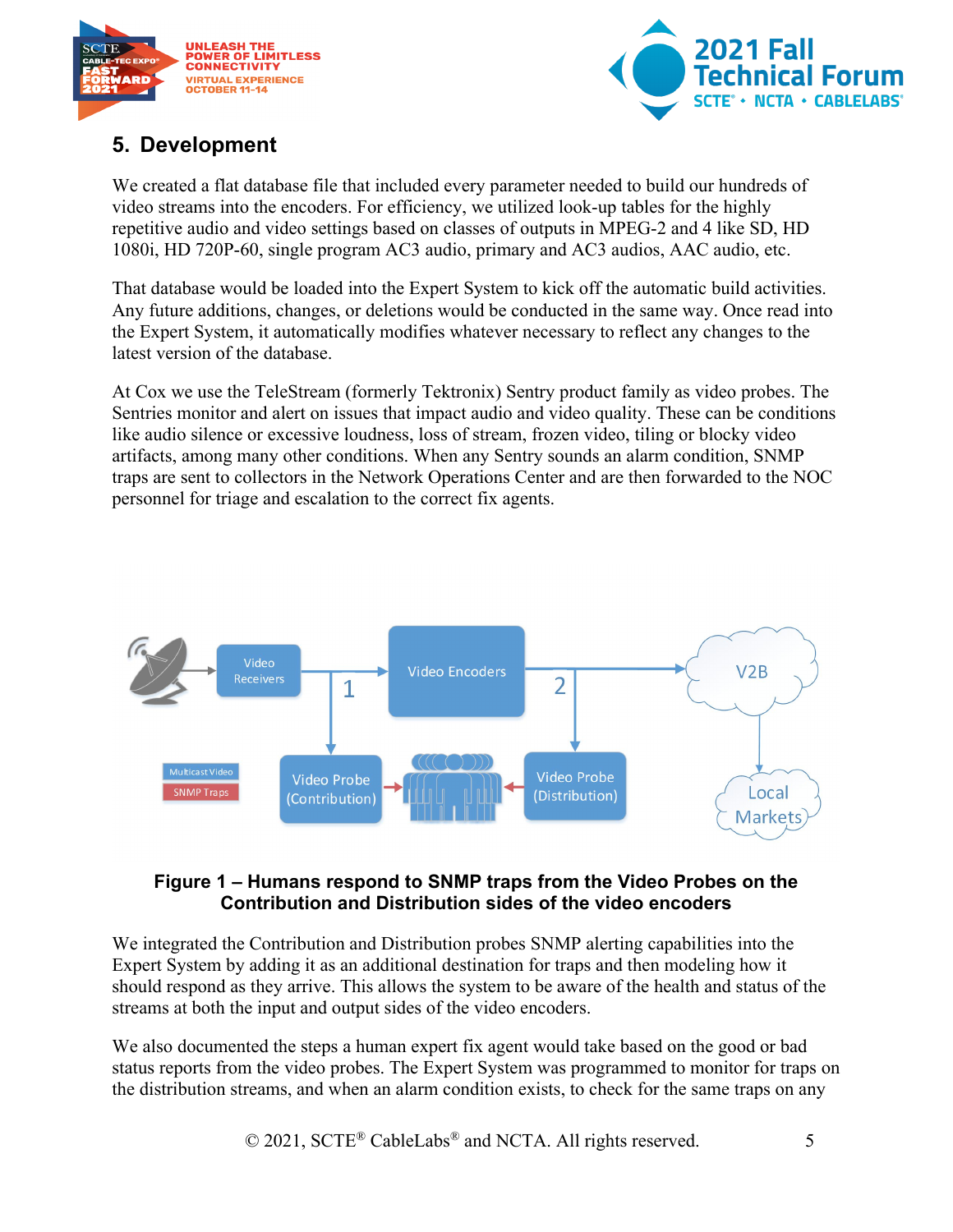



or all the available redundant contribution streams. With knowledge of stream health on both sides of the video encoders it's controlling, our Expert System automatically makes informed "expert" decisions on what to do, in sequenced steps, to restore from the outage or impaired condition.

To define the actions an expert human operator would take during break-fix activities, we created a decision matrix consisting probe-error feedback that defines the problem conditions, and the first few steps the expert would take under those circumstances to restore the stream. For example:

- Output bad, all inputs good  $\rightarrow$  restart the encoding service
	- $\circ$  If still bad  $\rightarrow$  mute the primary output and rebuild the stream in spare encoder pool, then remove the stream instance from the primary encoder
- Output bad, primary input bad, secondary input good  $\rightarrow$  toggle input
	- o If still bad  $\rightarrow$  restart the encoding service
	- $\circ$  If still bad  $\rightarrow$  mute the primary output and rebuild the stream in spare encoder pool, then remove the stream from the primary encoder
- Output bad, all inputs bad  $\rightarrow$  do nothing, let the alarms flow to the NOC Operators



#### <span id="page-5-1"></span>**Figure 2 – The Expert System Automation Core Responds to SNMP Traps**

#### <span id="page-5-0"></span>**6. "Service-First" Self-Assured Autonomous Operations Platform**

A Service-First solution is one that focuses on the health of the service over the health of the individual elements. Frequently, automation platforms focus on ensuring each element is healthy but aren't aware of the health of the service itself end-to-end. Working with Sea Street Technologies, we used their StratOS platform to create an Expert System that focuses on the health and remediation of the service as the first priority, before it takes steps to fix the elements.

For example, in our solution when a fault is detected with a video stream, the Expert System will first focus on fixing it by restarting the encoder service or moving it to a spare encoder within seconds of the fault. Only after the stream is reported to be healthy again does the Expert System return to fix the faulted encoder.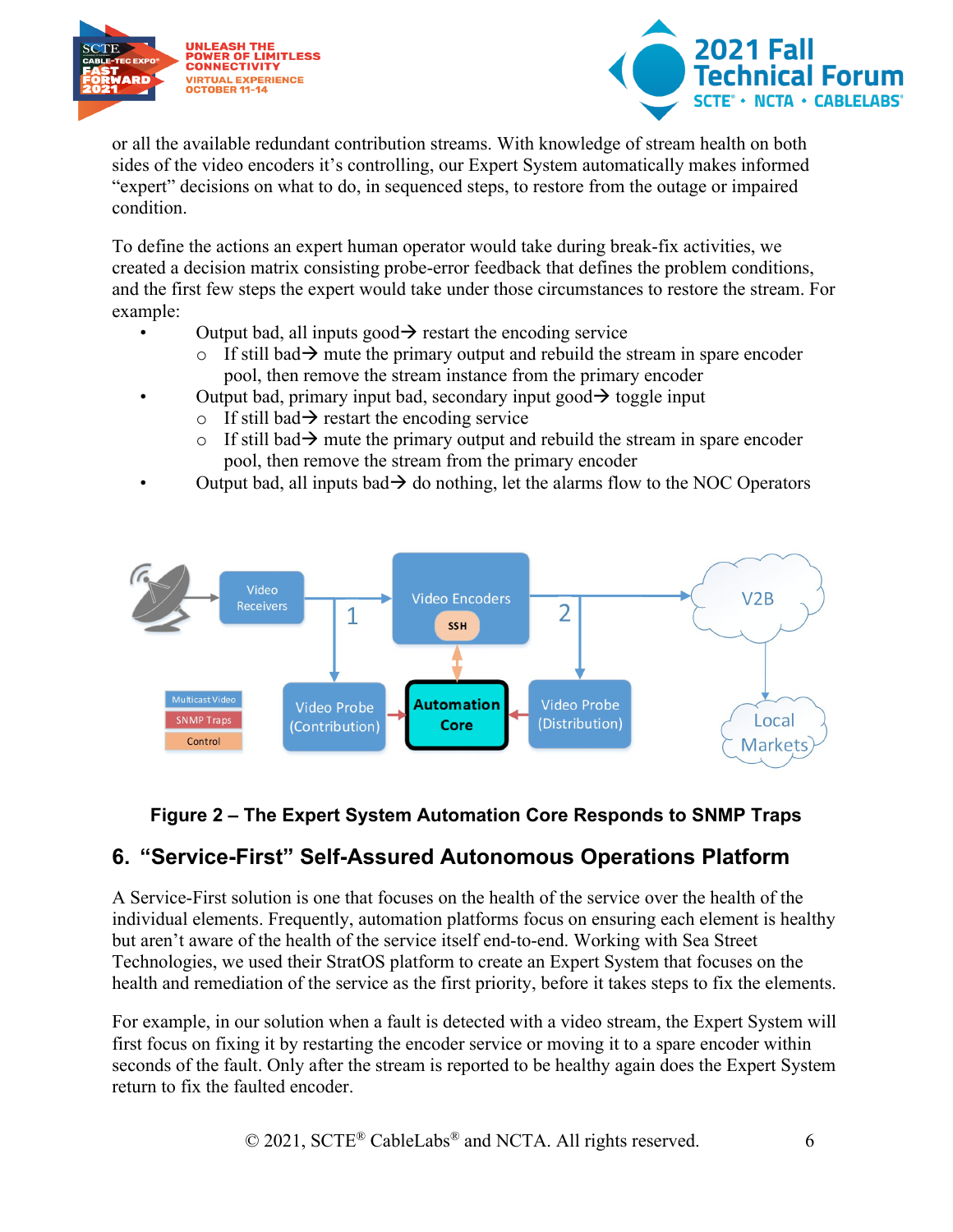



The Expert System is designed to manage each video stream from initial creation to daily operations. When new video streams are brought online, the Expert System will autonomously create and configure each one and then start to monitor and independently operate each one indefinitely. This is done through "Objectives," which are continuously running objects that collect health data, execute business logic, and take actions. Instances of an Objective are created for every encoded stream and the instances all run in concert with each other, working to ensure the health of all streams and underlying elements. This method of self-assurance has enabled us to improve the reliability of our video streams, significantly improve MTTR, and reduce the need for additional staffing.

#### <span id="page-6-0"></span>**7. Launched!**

In 2017, we launched our new software encoder platform under Expert System control. We entered the launch maintenance activity with all the servers online and provisioned only with CentOS. The platform-defining database was loaded into the StratOS Expert System. StratOS interpreted the database and took over the maintenance, loading and licensing the video encoding software before it began to automatically provision approximately 650 streams in the first data center.

The full configuration was completed in a less than an hour. A manual configuration of the same platform would have taken a few months of maintenance-window activities. Since launch, our Expert System autonomous operation platform has been routinely restoring errored streams in seconds with machine speed and accuracy, typically before the NOC is even alerted to the service impact.

#### <span id="page-6-1"></span>**8. Continous Improvement**

The modular architecture of our Expert System makes the process more straightforward for adding features or modifying parameters. For example, we were able to easily add repair-retry logic to the system for use after extended contribution stream outages.

We've also added a second video encoder vendor's software to our Expert System. This has proven the operational environment to be independent of any single video encoding solution. Our preexisting business and operations logic was simply inherited by the new vendor-specific API resource driver module. Should Cox decide to modify our video encoding automation business rules or operations logic, those changes would immediately be applied to all the Objectives, regardless of the underlying software encoding platform.

#### <span id="page-6-2"></span>**9. How's it Working?**

After years of successful operation, this has been a trailblazing and fantastic success! Bell Labs was hired to evaluate the state of automation in use at Cox and described our Expert System autonomous operation platform as the most advanced of its kind they had ever seen. They conducted an evaluation of some of the benefits and concluded the following: